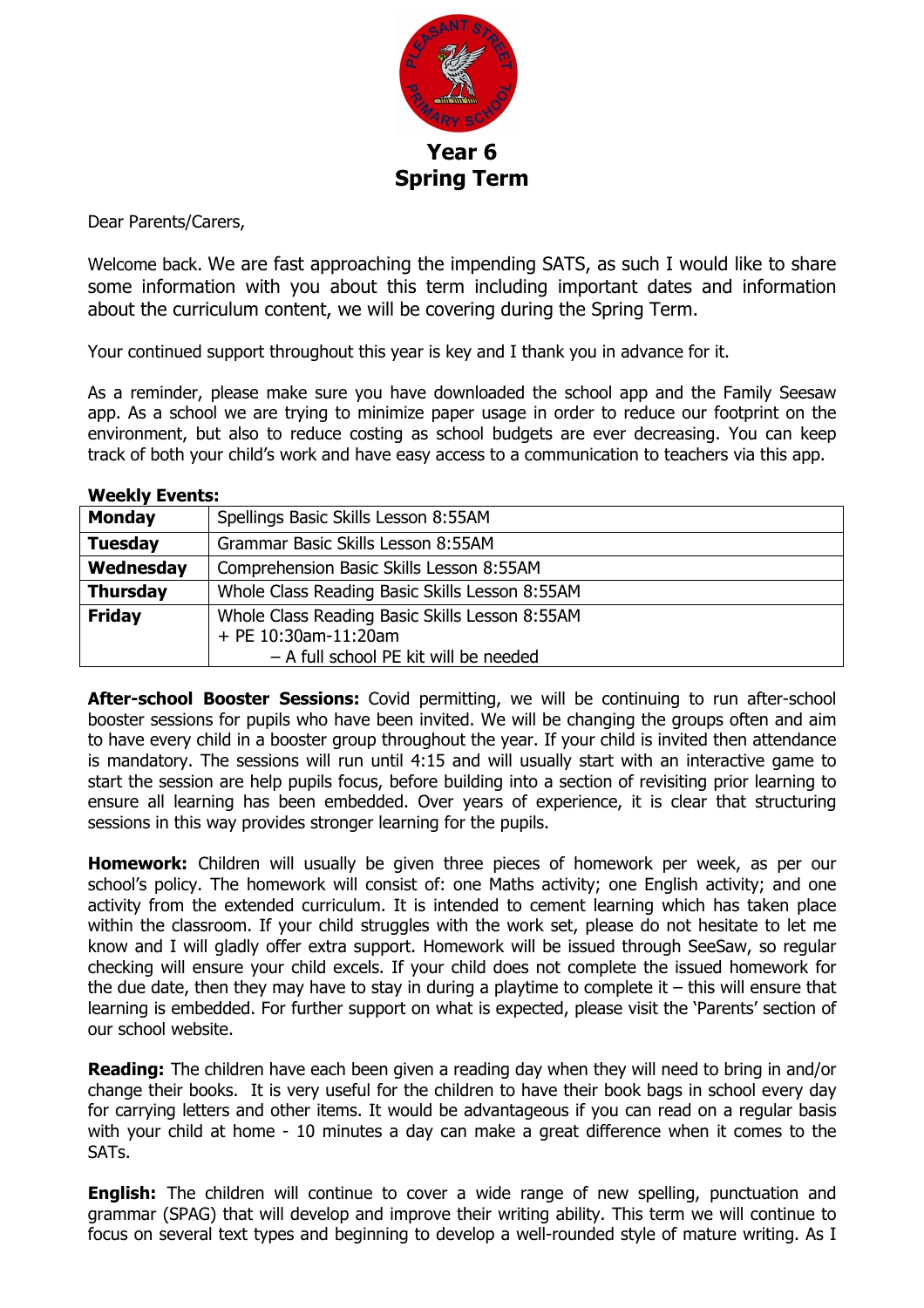mentioned to a lot of you at our Parent/Carer meetings, we are building an evidence base of highquality writing for each pupil – this term is important in building more evidence to fully show your child's ability. We will also have a predominant focus on SPAG, specifically spellings as this is a particular weakness of our class. We will have a large focus on developing your child's comprehension skills, preparing them for the end of year SATs.

**Handwriting:** As mentioned to several parents/carers, handwriting will continue to be a large focus of writing. This term especially. We work hard in class to emphasize handwriting to the children, please build on this at home too.

**Maths:** Throughout the course of this half term we will be revisiting previously taught topics, to ensure that prior learning is continuously embedded. The children have learned about place value of numbers up to 10 digits (including decimal values), four operations and fractions. To help, you should revise this with them at home.

The children need to practice their times tables; to learn them off by heart as soon as possible will dramatically help their progress. Times table knowledge is a year 4 skill, and should be treated with highest priority.

This term we are learning about: ratio, algebra, unit conversion, perimeter, area, and volume.

**Science:** This term we will be looking at the topic of 'Living things in their habitat' and 'Light'.

**Computing:** This term we will be 'Program for An Audience' using Scratch 3.0. We will also be planning and composing music by making a simple podcast later in the Spring term.

**Geography:** We will be looking at our new topic of "North West V The Mediterranean". In this topic we will be understanding, comparing and contrasting different climates and areas of the world.

**History:** Pupils will be looking at how a settlement has grown over a set period of time. This topic will be linked to their Geography topic. We will be going on a retrospective trip to Western Approaches to revisit and consolidate prior learning.

**RE:** Our RE question this half term is "Is it better to express your religion in arts and architecture or in charity and generosity.

Art & DT: The children will be studying the topic of 'Art From Other Cultures'. They will also produce artwork linked to the topics of RE, Geography and History. In DT we will be making food linked to our Geography topic.

| Art       | Aboriginal, 'Dreaming' painting, Common /      | <b>SPAG</b> | Past tense, present tense, future tense, adverbials,           |
|-----------|------------------------------------------------|-------------|----------------------------------------------------------------|
|           | key features, Scratch paper, Traditional,      |             | subjunctive form, coordinating conjunctions, subordinating     |
|           | Motif, Cartridge paper, Criteria, Assess, Blue |             | conjunctions.                                                  |
|           | Willow, Inspiration, Combine, Symbolism,       |             |                                                                |
|           | Form, Invent, Hatching, Shading, Cut-outs,     |             |                                                                |
|           | Block-fill, Foreground / middle ground /       |             |                                                                |
|           | background, Overlap, Dominant light            |             |                                                                |
|           | source, Earthy / gritty, Gentle / calm,        |             |                                                                |
|           | Intense / alive.                               |             |                                                                |
| Music     | Timbre, Pitch, Structure, Pulse, Beat,         | Computing   | Algorithm, abstraction, decomposition, logic, sequence,        |
|           | Dynamics, Melody, Duration, Tempo,             |             | variable, input, output, debug, operators, loops, timeline,    |
|           | Texture, Rhythm, Harmony, Treble, Bass.        |             | crop, split, layer.                                            |
| <b>RE</b> | Art, worship, sculpture                        | Science     |                                                                |
| Geography | Mediterranean, Economy, Climate, Push/Pull     | Maths       | Ratio, proportion, portion, share, equal, area, length, width, |
|           | Factors, Tourism, Urbanisation, Region,        |             | perimeter, volume.                                             |
|           | Province, Comparison, Trade Links.             |             |                                                                |

**Useful Vocabulary** – If you can discuss these with your child at home, it'll really accelerate their learning this year.

At the end of this year, usually the first week or two or May, the pupils will complete their Standard Attainment Tests, SATS. Due to the ever-increasing demands placed upon children, it is vital that we can rely on your support throughout the year, working together to ensure your child